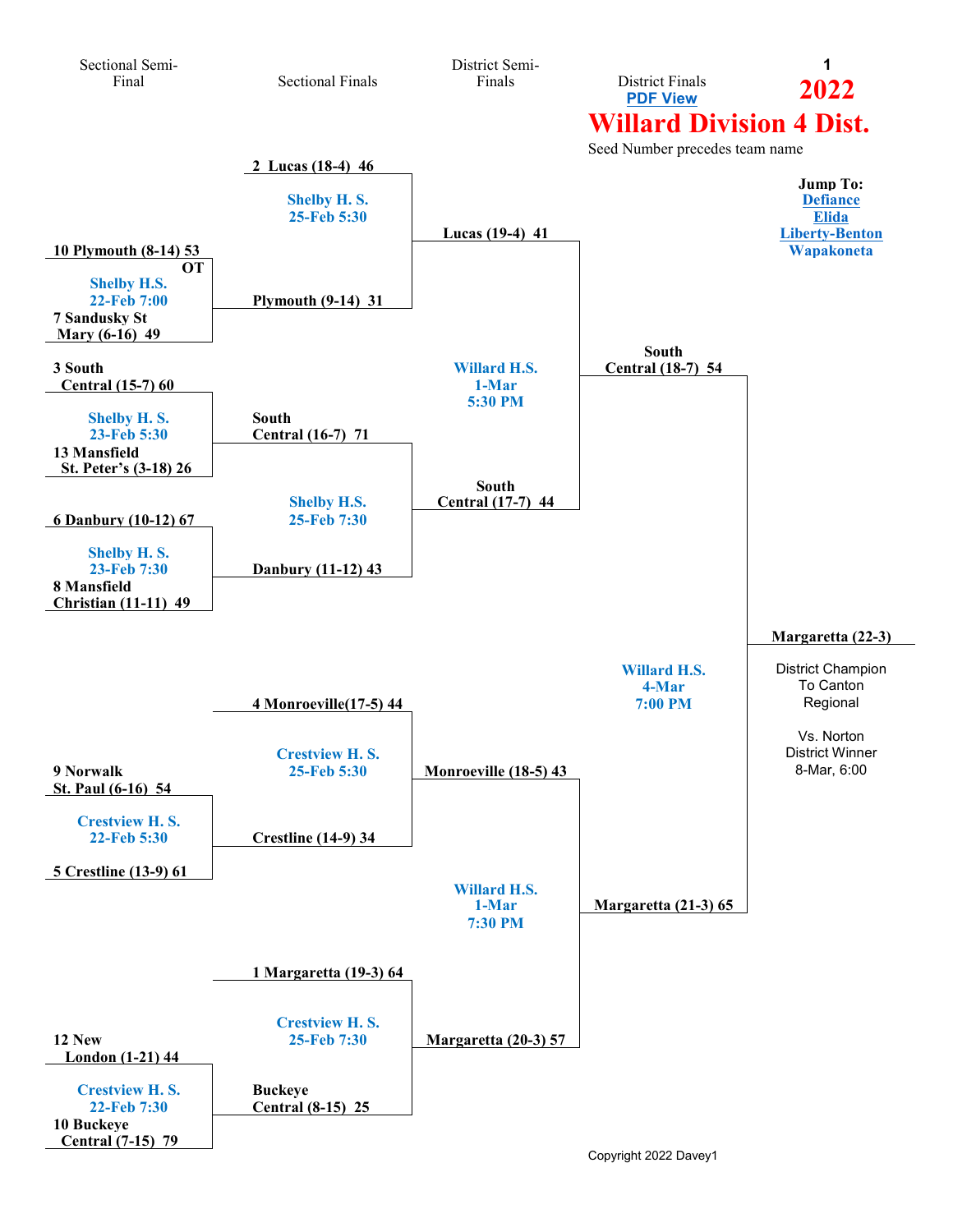<span id="page-1-0"></span>

Copyright 2022 Davey1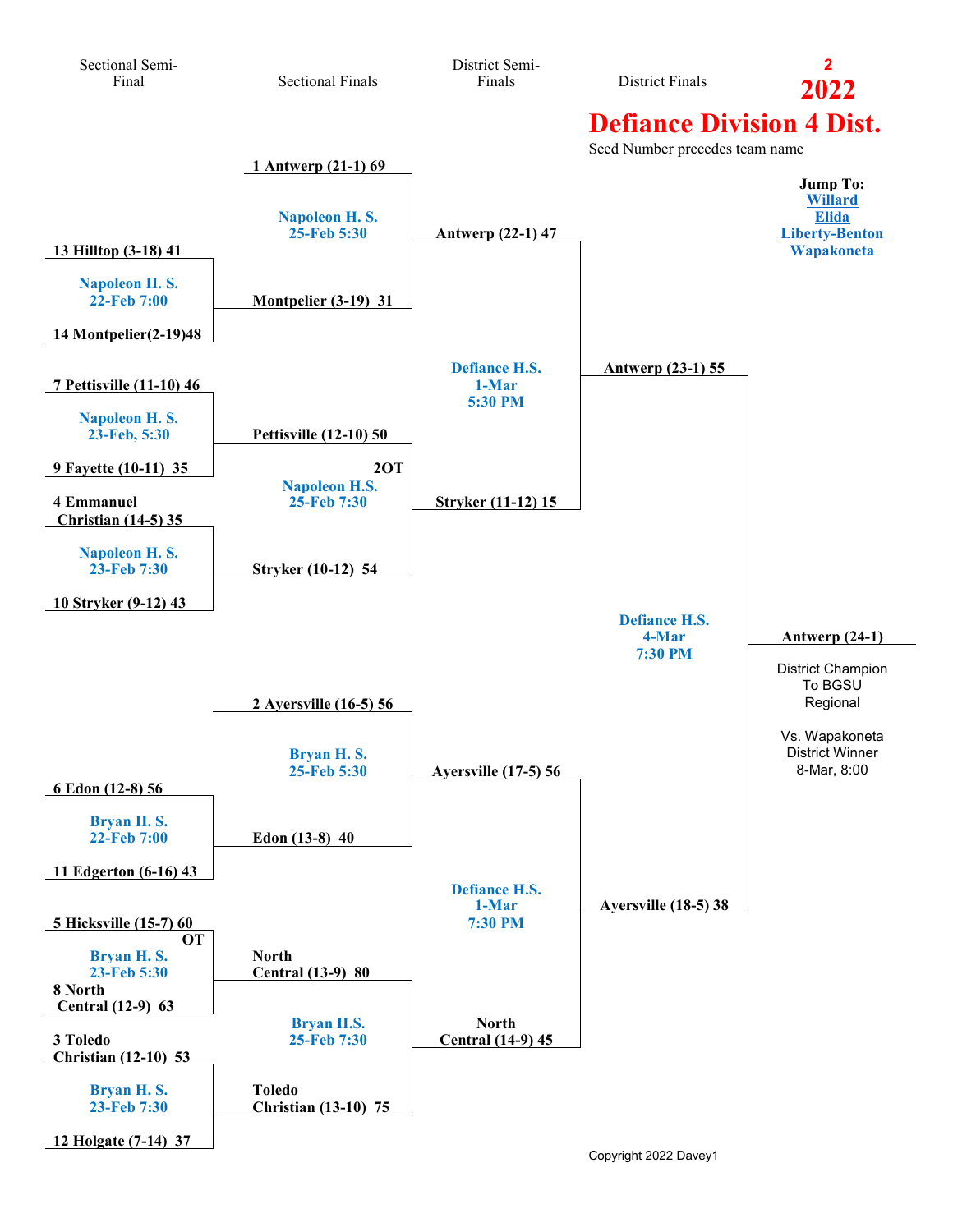<span id="page-2-0"></span>

Copyright 2022 Davey1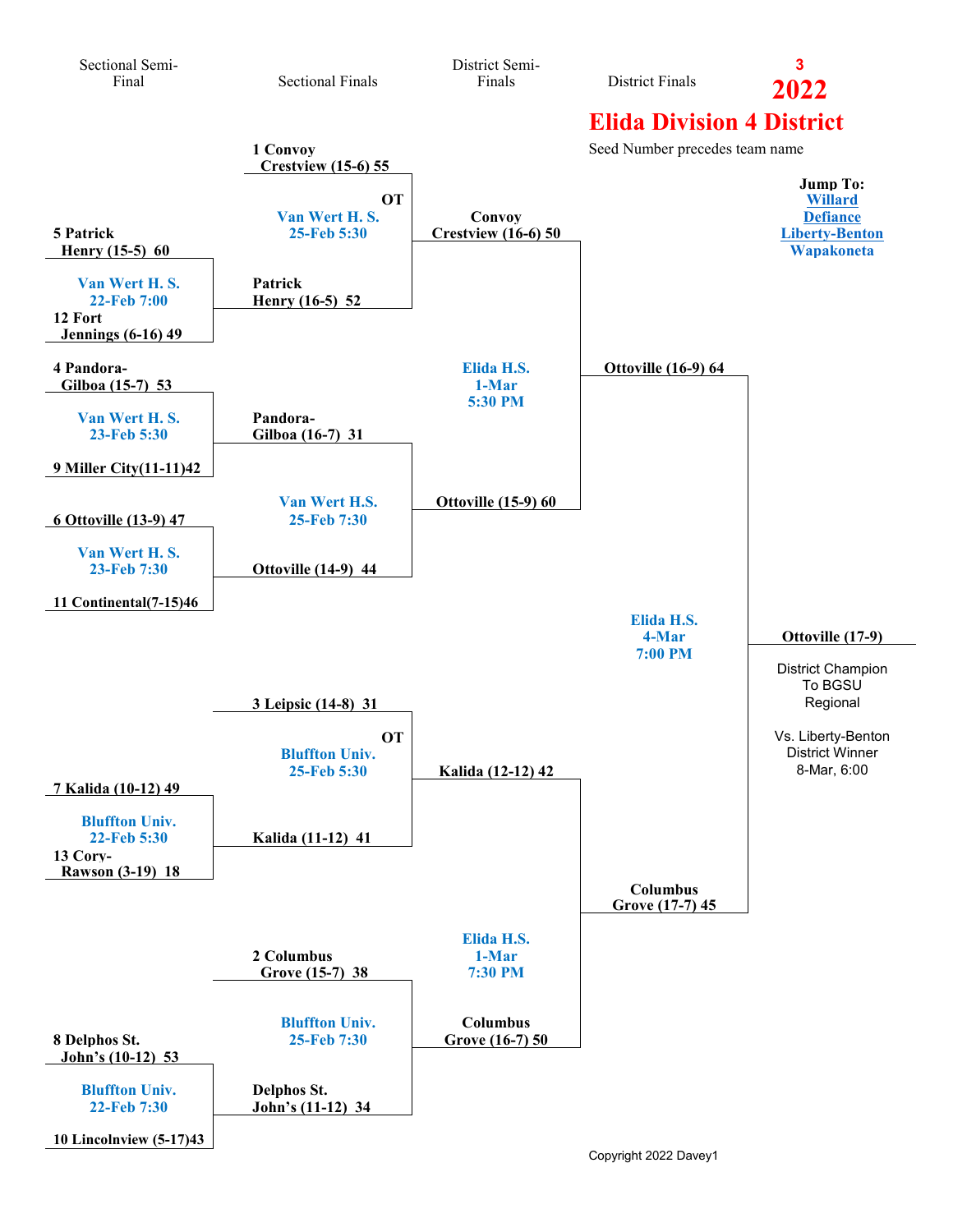<span id="page-3-0"></span>